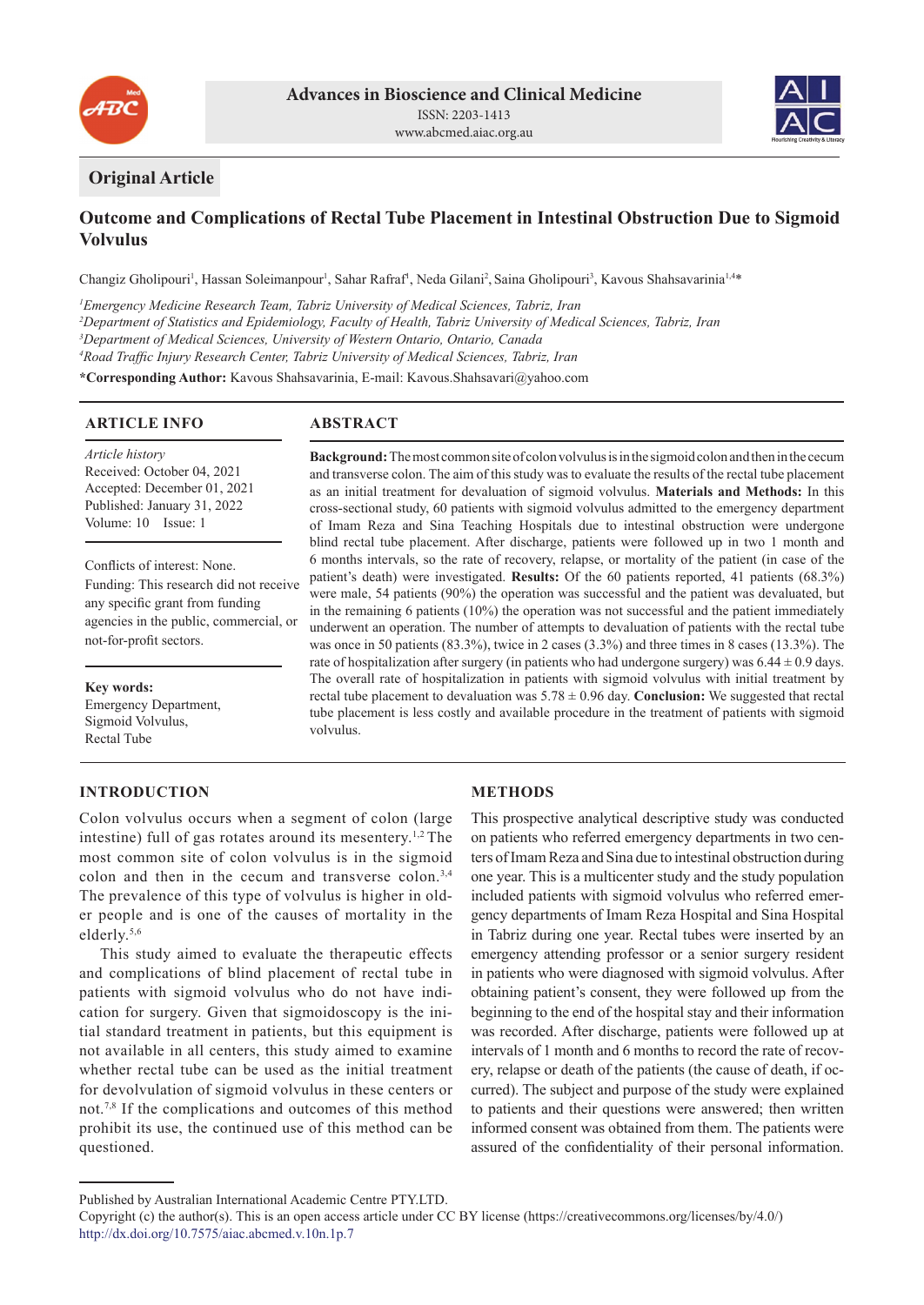At the beginning of the study, all the advice patients needed was provided to them, and further information was provided, if needed, during the study and thereafter. Exclusion criteria were patient's or their family's disinclination to participate in the research, tenderness and rebound tenderness in the abdomen, abdominal guarding, any neurological disorders in the patient's history and examination, including stroke, and trauma-induced neurological impairment. The protocol reversion by the appropriate institutional review. It is important to say that the ethical standards were observed and all patients' data were kept confidential and the participants' consent to participate in the project was obtained. All Helsinki criteria were met as well. The data were analyzed by descriptive statistical methods (Mean±SD), frequency, percentage and mean difference test for quantitative variables in independent groups and chi-square test or Fisher's exact test for qualitative variables using SPSS 15.0™ software. The level of significance in this study was considered P<0.05.

#### **RESULTS**

Sixty patients who were diagnosed with sigmoid volvulus were recruited; 41 patients (68.3%) were male and 19 patients (31.7%) were female. The mean age of patients was  $60.83\pm2.56$  years (Min=17, Max=88). The mean age of male patients was 59.12±3.11 years (Min=22, Max=87) and the mean age of female patients was 64.53±4.5 years (Min=17, Max=88). There was no significant difference between the two genders in statistical analysis of the mean age, P=0.817. The studied patients referred to the centers with a chief complaint of abdominal pain, inability to defecate or bleeding during defecation. Of the 60 patients surveyed, 26 patients (43.3%) had no history of previous diseases, 18 patients (30%) had a history of hypertension, 10 patients (16.6%) had a history of diabetes mellitus, 13 patients (21.6%) had a history of coronary artery disease and finally 21 patients (35%) had a history of gastrointestinal diseases. Of the 60 patients, 35 patients (58.3%) had no history of previous hospitalization, while 25 patients (41.7%) had a

history of previous hospitalization (for various reasons). Also, 35 patients (58.3%) had a history of medication use, and 25 patients (41.7%) did not use any medication in the past 3 months. Previous history of surgery (including all surgical cases) was positive in 18 patients (30%) and negative in 42 patients (70%).

The initial examination of patients referred to the emergency department with the mentioned complaints revealed that 40 patients (66.7%) had a history of constipation (recurrent), and also 10 patients (16.7%) had a history of diarrhea (occasionally or alternate with constipation). Considering the chief complaint of patients, 33 patients (55%) had constant pain and 27 patients (45%) had colicky pain. The nature of pain in 26 patients (43.3%) was widespread and in 34 patients (56.7%) was localized. From a total of 60 patients surveyed, 7 patients (11.7%) had a history of hematochezia, while there was no sign of bleeding during defecation in other 53 patients (88.3%).

Sigmoid volvulus occurred for the first time in 47 patients out of 60 patients (78.3%); while in 9 patients (15%) it occurred for the second time, in three patients (5%) for the third time and in one patient (1.7%) for the fourth time. The mean duration from the onset of symptoms to presenting to the emergency department or treatment center was 3.18±0.31 hours (range: 3 hours to 11 days). Patients' vital signs and also laboratory findings in the early hours in the emergency department are shown in Table 1. Once the patients were diagnosed with sigmoid volvulus and were stabilized, rectal tube was inserted blindly for devolvulation, which was successful in 54 patients (90%) and they were devolvulated. However, it failed in the remaining 6 patients (10%) who underwent surgery immediately. The number of attempts for devolvulation of patients with rectal tube was once in 50 patients (83.3%), twice in two patients (3.3%) and thrice in eight patients (13.3%). The success rate of patient's devolvulation based on the number of attempts with rectal tube is shown in Figure 1. Of the whole study population, 54 patients (90%) were successfully devolvulated using rectal tube. In six patients (10%) it failed and they underwent

|  | <b>Table 1.</b> Vital Signs & lab data of patients referred to Emergency Department (first hours) |  |  |
|--|---------------------------------------------------------------------------------------------------|--|--|
|  |                                                                                                   |  |  |

| <b>Variables</b>  | <b>Total</b>     | Female            | Male              | P-value |
|-------------------|------------------|-------------------|-------------------|---------|
| <b>HR</b>         | $85.32 \pm 1.48$ | $84.89 \pm 3.24$  | $85.51 \pm 1.59$  | 0.84    |
| <b>DBP</b>        | $120.82 \pm 2.2$ | $119.47 \pm 4.04$ | $121.44 \pm 2.65$ | 0.68    |
| <b>SBP</b>        | $76.35 \pm 1.51$ | $76.84 \pm 2.45$  | $76.12 \pm 1.92$  | 0.82    |
| <b>BT</b>         | $37.08 \pm 0.4$  | $37.04 \pm 0.08$  | $37.1 \pm 0.04$   | 0.49    |
| RR                | $16.72 \pm 0.36$ | $16.11 \pm 0.46$  | $17 \pm 0.48$     | 0.25    |
| <b>WBC</b>        | $8.78 \pm 0.38$  | $8.46 \pm 0.71$   | $8.92 \pm 0.46$   | 0.58    |
|                   |                  | LAB data          |                   |         |
| Na                | $139.5 \pm 0.43$ | $139.95 \pm 0.78$ | $139.3 \pm 0.53$  | 0.56    |
| K                 | $4.06 \pm 0.06$  | $4.04 \pm 0.1$    | $4.07 \pm 0.07$   | 0.82    |
| PH                | $7.4 \pm 0.01$   | $7.37 \pm 0.02$   | $7.41 \pm 0.01$   | 0.09    |
| PaCO <sub>2</sub> | $35.98 \pm 1.08$ | $35.36 \pm 1.56$  | $36.28 \pm 1.43$  | 0.69    |
| HCO <sub>3</sub>  | $22.54 \pm 0.67$ | $21.67 \pm 1.41$  | $22.97 \pm 0.73$  | 0.37    |
| BE                | $0.83 \pm 0.82$  | $1.47 \pm 1.33$   | $0.53 \pm 1.05$   | 0.59    |

\*HR: Heart Rate, DBP: Diastolis Blood Pressure, SBP: Systolic Blood Pressure, BT: Body temperature, RR: respiratory rate, WBC: White blood cell, Na: Nattrium, K: Potassium, BE: Basee Excess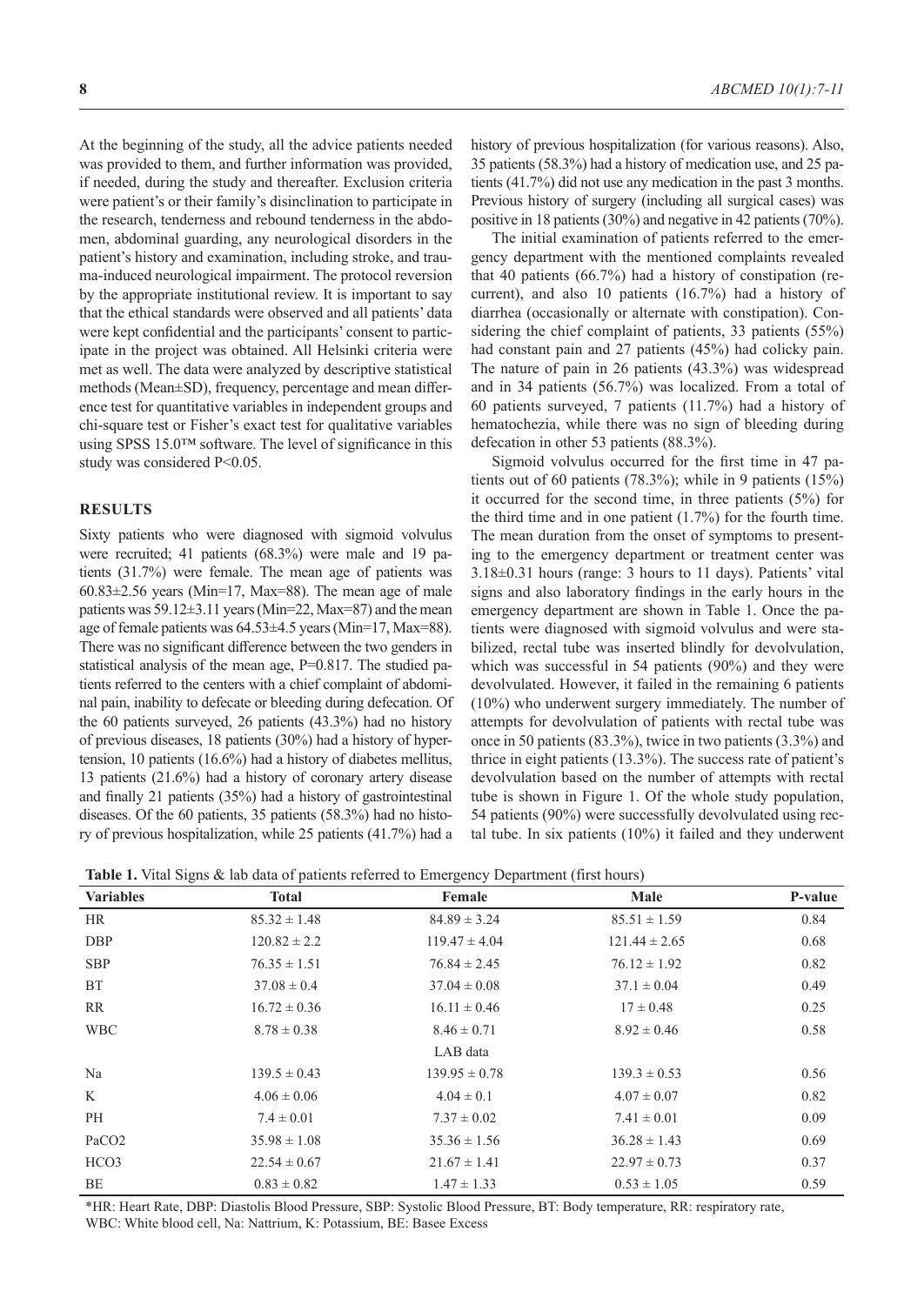surgery immediately. However, of the 54 patients with successful results, 25 patients (41.7%) did not consent to elective surgery and were discharged at their own discretion and only 29 patients (48.3%) underwent elective surgery after devolvulation. The hospitalization rate and final result in follow-up periods in patients are shown in Table 2 according to the type of treatment. But the hospitalization rate of patients after surgery (in patients who underwent surgery) was 6.44±0.9 days (range: 1 to 30 days). Also the overall rate of hospitalization was 5.78±0.96 days (range: 1 to 30 days) in all patients with sigmoid volvulus who received the initial devolvulation by the rectal tube. Patients' vital signs and also laboratory findings based on the type of treatment procedure are shown in Table 3.

#### **DISCUSSION**

According to the results, the success rate of rectal tube placement in patients with sigmoid volvulus was 90% in that from a total of 60 patients, rectal tube insertion led to devolvula-



**Figure 1.** Success rate of patient's devolvulation based on the number of attempts with rectal tube

tion in 54 patients in this study.

Furthermore, only one case of recurrence was recorded six months after initial devolvulation. It should be noted that from 54 patients with successful rectal tube insertion, 25 patients were discharged at their discretion after devolvulation and resolution of symptoms, so they did not receive the next measures (elective surgery). The recurrent case belonged to this group of patients.

During the follow-up period, one case of death was recorded from among the patients with successful devolvulation with rectal tube who was discharged at their own discretion without elective surgery; however, patient's death was due to cardiopulmonary disease and not devolvulation procedure.

As shown in Table 2, the mean length of hospitalization in patients with unsuccessful devolvulation with rectal tube who underwent emergency surgery was 12.3±4.66 days, which was the longest time. Patients with successful devolvulation by rectal tube with elective surgery  $(7.11\pm0.68)$ and patients with successful devolvulation with rectal tube without elective surgery  $(2.76\pm0.39)$  came in the second and third place. However, the significantly lower rate in the third group can be attributed to rapid discharge of patients at their own discretion. Therefore, there was a significant difference between the total days of patients' hospitalization if this group was excluded, and only the first and second groups were compared(P<0.0001).So it can be concluded that initial devolvulation of patients with rectal tube followed by elective surgery has a significant effect on the overall rate of hospitalization days.

Treatment of sigmoid volvulus involves devolvulation and prevention of recurrence.<sup>9</sup> Sigmoidoscopy, as an initial treatment, was introduced by Bruusgaard in 1947 and now is the selective method for patients with viable bowel.<sup>10,11,12</sup>

Sudden devolvulation in rigid sigmoidoscopy is successful in 70-90% of cases.<sup>13,14</sup> However, given the importance of immediate devolvulation in these patients, the main problem appears when the patient is visited for the first time in a center without surgical facilities or sigmoidoscopy. At this time, the importance of initial non-surgical treatments is much more obvious; as this non-surgical treatment may

|                                       | De volvulus $+$ With<br>elective surgery | De volvulus $+$ Without<br>elective surgery | De volvulus - With<br>emergent surgery | P-value  |
|---------------------------------------|------------------------------------------|---------------------------------------------|----------------------------------------|----------|
| Total                                 | 29(48.3)                                 | 25(41.7)                                    | 6(10)                                  |          |
| Age                                   | $60.41 \pm 3.47$                         | $60.6 \pm 4.4$                              | $63.83 \pm 7.03$                       | 0.92     |
| Male                                  | 17(41.5)                                 | 21(51.2)                                    | 3(7.3)                                 | 0.56     |
| Female                                | 8(42.1)                                  | 8(42.1)                                     | 3(15.8)                                |          |
| Previous history of Sigmoid volvulus  | $1.31 \pm 0.1$                           | $1.3 \pm 0.1$                               | $1 \pm 0.001$                          | 0.47     |
| Average hospitalization after surgery | $5.27 \pm 0.5$                           |                                             | $11.5 \pm 4.5$                         | 0.01     |
| Overall mean of hospitalization       | $7.11 \pm 0.68$                          | $2.76 \pm 0.39$                             | $12.3 \pm 4.66$                        | < 0.0001 |
| Follow up                             |                                          |                                             |                                        | 0.13     |
| Recurrence of volvulus                | 0(0)                                     | 1(4)                                        | 0(0)                                   |          |
| Non-recurrence of volvulus            | 29(100)                                  | 24 (96)                                     | 6)100                                  |          |
| Dead                                  | 2(6.89)                                  | 1(4)                                        | 0(0)                                   |          |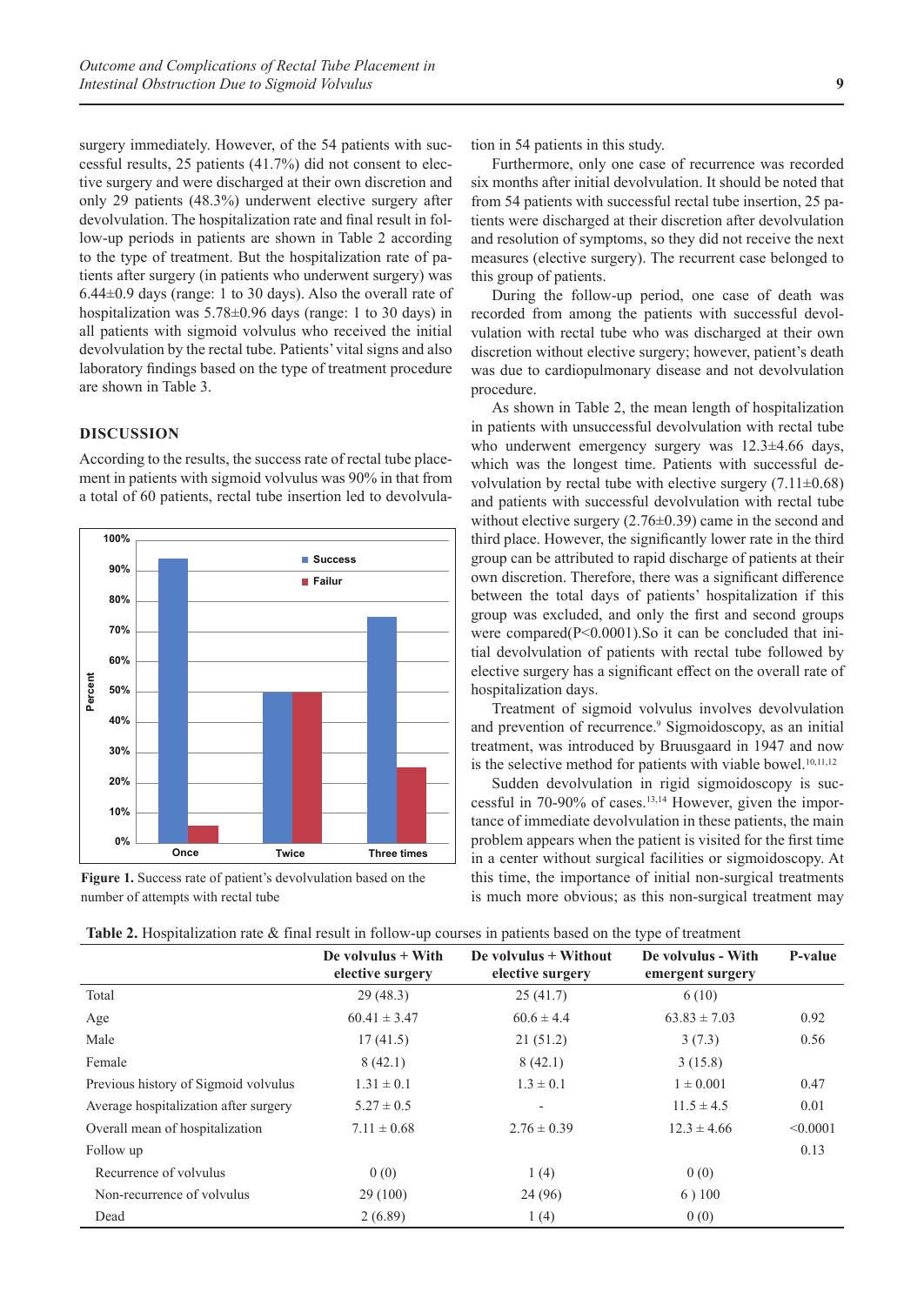|                   | De volvulus $+$ With<br>elective surgery | De volvulus + Without<br>elective surgery | De volvulus - With<br>emergent surgery | <b>P-value</b> |
|-------------------|------------------------------------------|-------------------------------------------|----------------------------------------|----------------|
| <b>HR</b>         | $87 \pm 3.17$                            | $85.64 \pm 2.79$                          | $84.69 \pm 1.84$                       | 0.89           |
| <b>DBP</b>        | $127.5 \pm 7.71$                         | $121.16 \pm 3.03$                         | $119.14 \pm 3.42$                      | 0.55           |
| <b>SBP</b>        | $79.17 \pm 3.74$                         | $76.64 \pm 2.39$                          | $75.52 \pm 2.27$                       | 0.78           |
| <b>BT</b>         | $37.3 \pm 0.17$                          | $37.09 \pm 0.06$                          | $37.01 \pm 0.04$                       | 0.07           |
| RR                | $15.67 \pm 0.33$                         | $16.24 \pm 0.49$                          | $17.34 \pm 0.6$                        | 0.23           |
|                   |                                          | LAB                                       |                                        |                |
| <b>WBC</b>        | $8.83 \pm 1.69$                          | $8.25 \pm 0.6$                            | $9.22 \pm 0.51$                        | 0.50           |
| Na                | $139 \pm 0.85$                           | $140.68 \pm 0.61$                         | $138.72 \pm 0.68$                      | 0.09           |
| K                 | $4.18 \pm 0.29$                          | $4.12 \pm 0.07$                           | $3.97 \pm 0.09$                        | 0.41           |
| PH                | $7.39 \pm 0.03$                          | $7.4 \pm 0.02$                            | $7.4 \pm 0.01$                         | 0.95           |
| PaCO <sub>2</sub> | $37.05 \pm 2.49$                         | $36.09 \pm 2.36$                          | $35.62 \pm 1.04$                       | 0.91           |
| HCO <sub>3</sub>  | $22.58 \pm 1.68$                         | $22.37 \pm 1.13$                          | $22.67 \pm 0.99$                       | 0.97           |
| BE                | $1.9 \pm 2.02$                           | $0.19 \pm 0.87$                           | $1.59 \pm 1.57$                        | 0.54           |

**Table 3.** Vital Signs & lab data in patients based on the type of surgery

have a significant effect in mortality and morbidity in these patients.

In the study of Arnold GJ & et al conducted in Charity Hospital in New Orleans, America, 99 patients who had a total of 143 episodes of sigmoid volvulus were investigated.<sup>4</sup> In this study, a variety of treatments and their outcomes were evaluated in these patients. In this study, patients underwent four treatments including proctoscopy, barium enema, saline enema and rectal tube insertion. Of 114 cases of proctoscopy, 87 (77%) were successful, of 18 cases of barium enema, 12 (67%) were successful, of eight cases of saline enema, six (75%) were successful and finally, of five cases of rectal tube insertion, all five cases (100%) were successful. <sup>4</sup> So it can be seen that although the rectal tube insertion has not been considered the main treatment for this disease and sigmoidoscopy is still considered the standard treatment, the use of this method for devolvulation of patients with sigmoid volvulus provides acceptable results. As in our study, of 60 patients who were treated by this method, 54 (90%) patients were successfully treated and the rate of recurrence was 1.85% during a 6-month follow-up (even considering no complementary treatments and elective surgery).

In this study, 25 patients who were devolvulated with rectal tube insertion were discharged from the medical center at their own discretion after the resolution of symptoms, and they received no other treatment except rectal tube insertion. Therefore, this group is the best case to study the direct effect of the rectal tube. In our study, the only person who had recurrence at 6-month follow-up was in this group. Therefore, the recurrence rate of sigmoid volvulus in patients who were treated only by rectal tube was 4%. Given the lack of access to standard facilities and treatment, this figure is remarkable, and this technique can be used as a non-interventional or minimally interventional treatment as the initial treatment of patients with sigmoid volvulus.

In the study of Parez JLE et al, none of the patients underwent surgery and were treated with rectal tube insertion. In this study, patients' mortality was zero, similar to our results.15

In the study of Arnold GJ & et al on 99 patients, the mean age of patients was 66 years, ranging from 9 to 90 years old. 4

Parez JLE & et al reported that the age group of patients was between 55 and 65 years and most patients were male.<sup>15</sup>

In our study, the mean age of patients was  $60.83 \pm 2.56$  years (range: 17 to 88 years). Furthermore, the mean age of male patients was 59.12±3.11 years and the mean age of female patients was 64.53±4.5 years, so there was no significant difference between the two genders (P=0.81).

Hence, it can be seen that sigmoid volvulus occurs in a wide age range, but the peak age is in the  $6<sup>th</sup>$  decade of life. This leads us to consider sigmoid volvulus in the early differential diagnosis in patients in this age range with chief complaints of abdominal pain or inability to pass gas, inability to defecate or bleeding during defecation.

In the study of Arnold GJ  $&$  et al the incidence rate was investigated in 99 patients, 54 male patients and 45 female patients (M/F ratio of 1.2).<sup>4</sup> This confirms the results of our study, as well. In our study, the incidence rate of the disease was higher in males than in females. The study results of Parez JLE & et al, also confirm our findings.<sup>15</sup> However, the gender ratio in our study was much higher than the study of Arnold GJ & et al. In our study, from a total of 60 patients, 41 patients were male and 19 patients were female (M/F ratio of 2.1).

#### **CONCLUSION**

According to the results, the success rate of rectal tube insertion in patients with sigmoid volvulus is 90%. Also the recurrence rate of sigmoid volvulus was 1.85% with elective surgical treatment and 4% without elective surgery (treatment only with rectal tube insertion). Given that the rectal tube insertion in patients with sigmoid volvulus is effective in hospitals without adequate surgical facilities and it reduces the rate of hospitalization, this treatment can be suggested as a lower-cost and available treatment for patients with sigmoid volvulus.